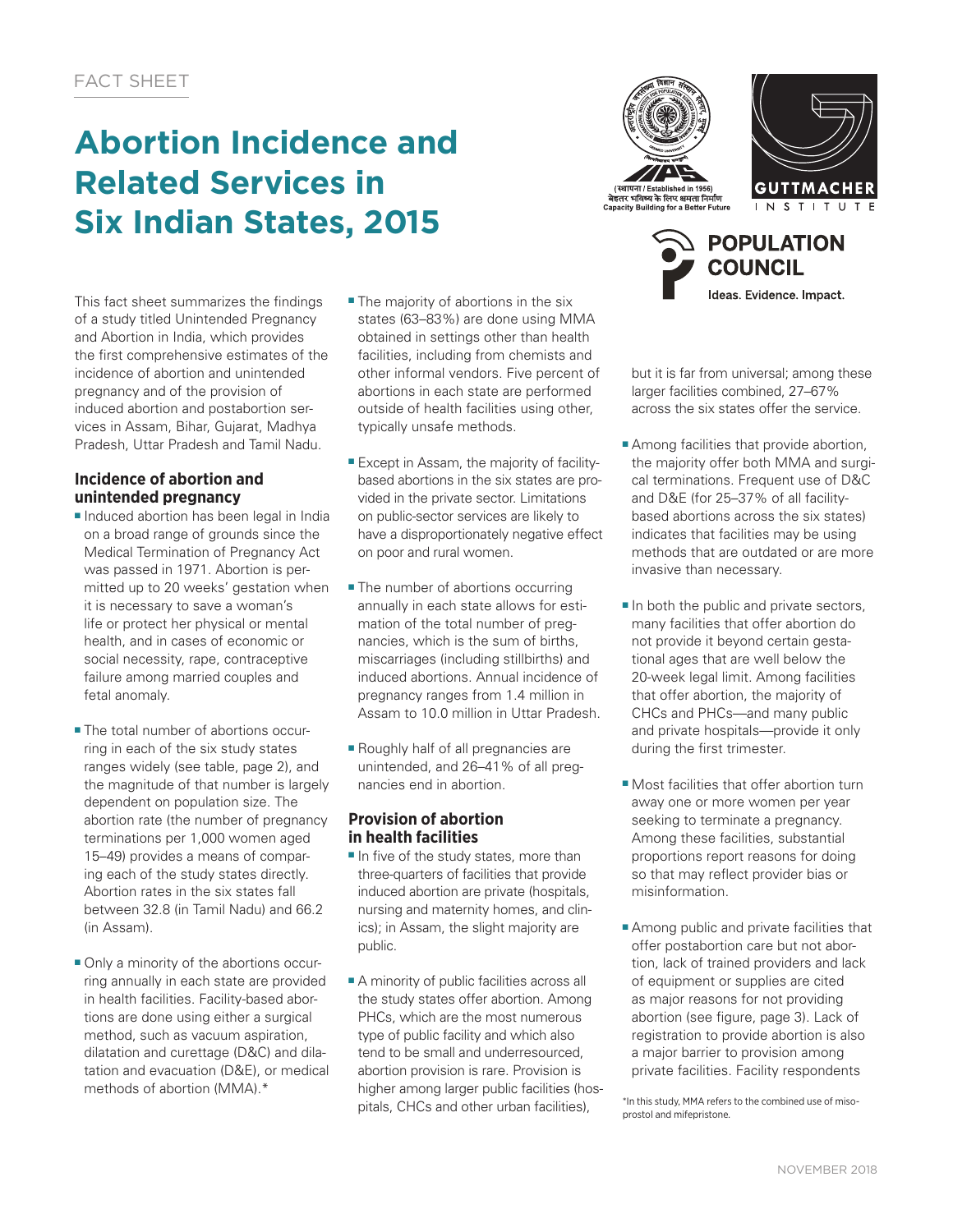## KEY FINDINGS

# **Selected measures of abortion, pregnancy and postabortion care in six states, 2015**

|                                                                                  | <b>Assam</b> | <b>Bihar</b> | Gujarat   | <b>Madhya</b><br><b>Pradesh</b> | <b>Tamil</b><br><b>Nadu</b> | <b>Uttar</b><br><b>Pradesh</b> |
|----------------------------------------------------------------------------------|--------------|--------------|-----------|---------------------------------|-----------------------------|--------------------------------|
| <b>No. of abortions</b>                                                          | 580,000      | 1,251,000    | 812,000   | 1,110,000                       | 708,000                     | 3,152,000                      |
|                                                                                  |              |              |           |                                 |                             |                                |
| Abortion rate (no. per 1,000 women aged 15-49)                                   | 66.2         | 49.4         | 47.6      | 57.3                            | 32.8                        | 61.1                           |
|                                                                                  |              |              |           |                                 |                             |                                |
| Abortions distributed by mode of provision<br>(total)                            | 100          | 100          | 100       | 100                             | 100                         | 100                            |
| % occurring in health facilities                                                 | 21           | 15           | 15        | 26                              | 32                          | 12                             |
| % occurring outside of health facilities, using MMA                              | 74           | 79           | 80        | 69                              | 63                          | 83                             |
| % occurring outside of facilities, using other methods                           | 5            | 5            | 5         | 5                               | 5                           | 5                              |
|                                                                                  |              |              |           |                                 |                             |                                |
| % of facility-based abortions provided by<br>private facilities*                 | 27           | 92           | 82        | 73                              | 83                          | 68                             |
| <b>No. of pregnancies</b>                                                        | 1,430,000    | 4,724,000    | 2,432,000 | 3,441,000                       | 2,200,000                   | 10,026,000                     |
| % unintended                                                                     | 55           | 48           | 53        | 50                              | 43                          | 49                             |
| % ending in abortion                                                             | 41           | 26           | 33        | 32                              | 32                          | 31                             |
|                                                                                  |              |              |           |                                 |                             |                                |
| % of public facilities that offer abortion                                       | 18           | 11           | 16        | 36                              | 17                          | 11                             |
| % of PHCs                                                                        | 8            | 5            | 9         | 14                              | 3                           | $\overline{4}$                 |
| % of all other public facilities                                                 | 64           | 48           | 38        | 67                              | 40                          | 27                             |
|                                                                                  |              |              |           |                                 |                             |                                |
| <b>Facility-based abortions distributed by</b><br>method (total)                 | 100          | 100          | 100       | 100                             | 100                         | 100                            |
| % MMA                                                                            | 13           | 27           | 41        | 43                              | 44                          | 43                             |
| % vacuum aspiration                                                              | 57           | 43           | 31        | 32                              | 20                          | 20                             |
| % D&C or D&E                                                                     | 30           | 31           | 28        | 25                              | 36                          | 37                             |
|                                                                                  |              |              |           |                                 |                             |                                |
| Among facilities that provide abortion,<br>% offering second-trimester abortion  |              |              |           |                                 |                             |                                |
| % of public hospitals                                                            | 63           | 29           | 38        | 60                              | 31                          | 33                             |
| % of private hospitals                                                           | 75           | 35           | 28        | 68                              | 22                          | 27                             |
| % of CHCs                                                                        | 36           | 43           | 0         | 15                              | $\mathbf 0$                 | 13                             |
| % of PHCs                                                                        | 25           | 12           | 0         | 15                              | $\mathbf 0$                 | 13                             |
|                                                                                  |              |              |           |                                 |                             |                                |
| No. of women obtaining care for induced<br>abortion complications                | 51,000       | 300,000      | 67,000    | 509,000                         | 143,000                     | 1,098,000                      |
|                                                                                  |              |              |           |                                 |                             |                                |
| Induced abortion complication treatment rate<br>(no. per 1,000 women aged 15-49) | 5.8          | 11.8         | 3.9       | 26.2                            | 6.6                         | 21.3                           |

\*For some states, this proportion includes abortions provided in NGO facilities. NOTES: MMA=medical methods of abortion. D&C=dilatation and curettage. D&E=dilatation and evacuation. PHC=primary health centre. CHC=community health centre. Numbers may not add to totals because of rounding.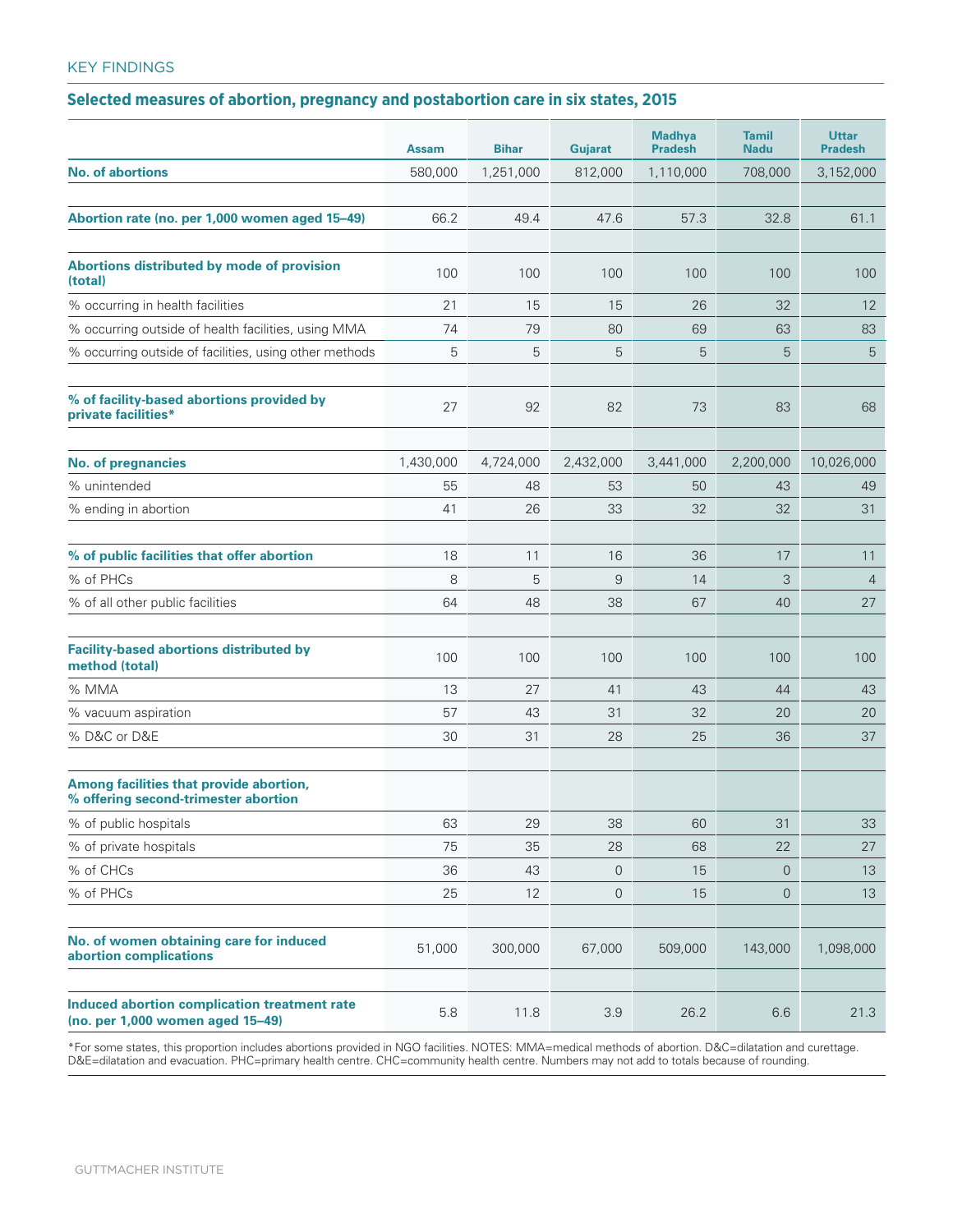suggest that stigma and cost are some of the major barriers preventing women from seeking out and obtaining an abortion.

■ Almost all facilities that provide abortion-related services in the six study states report offering contraception after an abortion or postabortion care, but the majority provide only some components of comprehensive contraceptive care.

#### **Postabortion care**

- In the six study states, the number of women seeking care for complications of induced abortion ranges from 51,000 in Assam to 1,098,000 in Uttar Pradesh.
- The annual treatment rate, or the number of women treated for such complications per 1,000 women aged 15–49, varies from 3.9 in Gujarat to 26.2 in Madhya Pradesh.
- The majority of women receiving postabortion care are treated for relatively minor complications, such as incomplete abortion from

MMA or prolonged or abnormal bleeding. However, many women in these categories are likely to have sought care unnecessarily because they mistook the normal process of MMA for a complication.

- An important minority of postabortion care patients across the six states experience one or more severe complications, such as infection (4–16%), physical injury (2–9%), sepsis (3–7%) or shock (1–4%). These complications are most likely the result of abortions that occur in nonfacility settings and are done using methods other than MMA.
- Generally, more facilities provide postabortion care than provide abortion. However, gaps in provision remain, and the reasons facilities cite for not providing postabortion care are similar to the reasons for not providing abortion.

#### **Recommendations**

■ Improve access to facilitybased abortion services, especially in underserved

rural areas, by ensuring that all public-sector facilities have adequate equipment and supplies, including MMA drugs. In particular, increase PHCs' capacity to provide abortion-related care, and streamline the process for registering private facilities to offer abortion.

- Offer MMA training for current and new providers, and increase the pool of approved providers by allowing nurses, auxiliary nurse midwives and practitioners trained in Indian systems of medicine to provide MMA and postabortion care.
- Ensure high-quality abortion care by training providers in current abortion techniques, best practices, legal criteria for abortion and nonjudgmental service provision.
- Use community-based health workers and public health campaigns to educate women about the availability of safe, legal abortion services in facilities, and inform them on the correct use of MMA.

■ Ensure that high-quality, voluntary contraceptive services are available to all women, including those receiving abortion and postabortion care. Services should include provision of a wide range of methods and counseling on consistent and correct use.

#### **SOURCE**

*Information in this fact sheet can be found in Singh S et al.,* Abortion and Unintended Pregnancy in Six Indian States: Findings and Implications for Policies and Programs, *New York: Guttmacher Institute, 2018, https://www.guttmacher. org/report/abortion-unintendedpregnancy-six-states-india.*

#### **DONOR SUPPORT**

*The study on which this fact sheet is based was made possible by grants from the Government of UK Department for International Development (until 2015), the David and Lucile Packard Foundation, the John D. and Catherine T. MacArthur Foundation, the Ford Foundation and the Dutch Ministry of Foreign Affairs. The views expressed do not necessarily reflect the official policies of the donors.*

### REASONS FOR NOT PROVIDING ABORTION

**Among facilities that offer postabortion care but not abortion, lack of trained staff and equipment and supplies are major reasons cited for not providing abortion.**